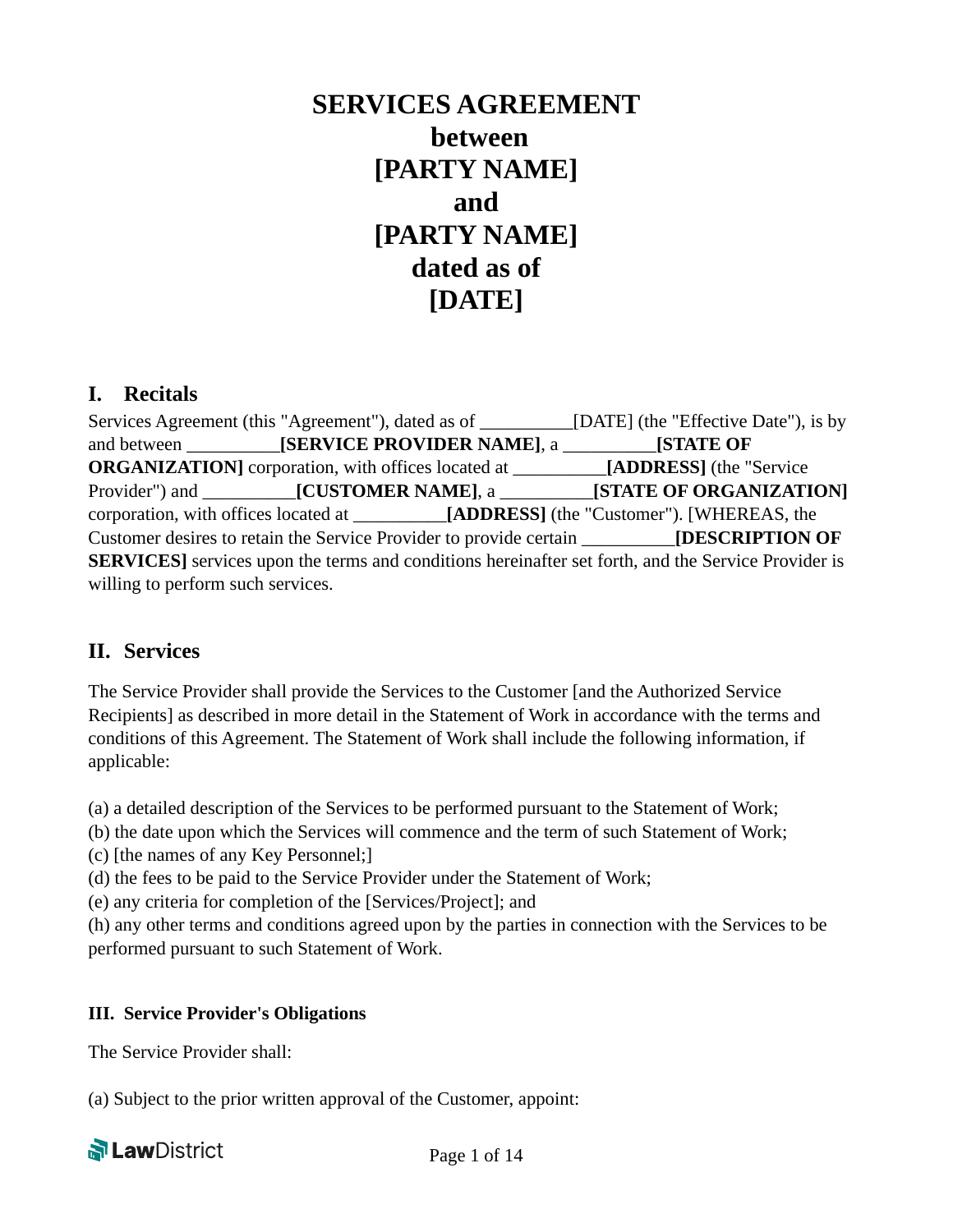(i) a Service Provider employee to serve as the primary contact with respect to this Agreement and who will have the authority to act on behalf of the Service Provider in connection with matters pertaining to this Agreement (the "Service Provider Contract Manager"); and (ii) [[Key Personnel/Service Provider Personnel], who shall be suitably skilled, experienced, and qualified to perform the Services;]

(b) Maintain the same Service Provider Contract Manager [and other Key Personnel] throughout the Term of this Agreement except for changes in such personnel due to:

(i) The Customer's request pursuant to Section  $3.1(c)$ ; or (ii) the resignation or termination of such personnel or other circumstances outside of the Service Provider's reasonable control;

(c) Upon the [reasonable] written request of the Customer, promptly replace the Service Provider Contract Manager and any other Service Provider Personnel;

(d) Before the date on which the Services are to start, obtain, and at all times during the Term of this Agreement maintain, all necessary licenses and consents and comply with all relevant Laws applicable to the provision of the Services;

(e) Prior to any Service Provider Personnel performing any Services hereunder:

(i) ensure that such Service Provider Personnel have the legal right to work in the United States; and

(ii) at its sole cost and expense, conduct background checks on such Service Provider Personnel, which background checks shall comprise, at a minimum, a review of credit history, references, and criminal record, in accordance with state, federal, and local law;

(f) Comply with, and ensure that all Service Provider Personnel comply with, all rules, regulations, and policies of the Customer that are communicated to the Service Provider in writing, including security procedures concerning systems and data and remote access thereto, building security procedures[, including the restriction of access by the Customer to certain areas of its premises or systems for security reasons,] and general health and safety practices and procedures;

(g) Maintain complete and accurate records [relating to the provision of the Services under this Agreement, including records] of the time spent and materials used by the Service Provider in providing the Services in such form as the Customer shall approve.

During the Term [and for a period of [two] years thereafter], upon the Customer's written request, the Service Provider shall allow the Customer or the Customer's representative to inspect and make copies of such records and interview Service Provider Personnel in connection with the provision of the Services[; provided that any such inspection shall take place during regular business hours no more

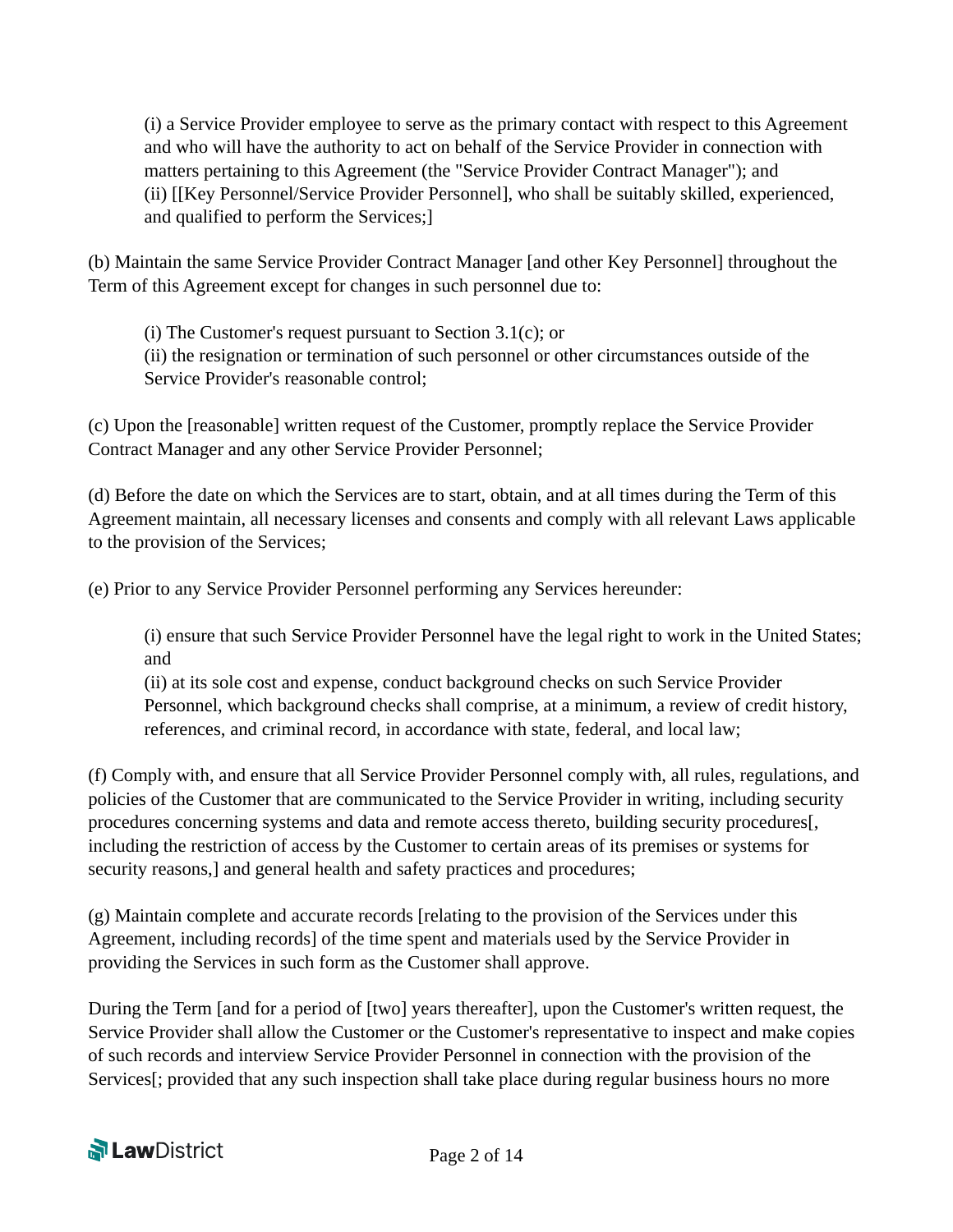than once per year and the Customer provides the Service Provider with at least [[ten/[OTHER NUMBER]] business days/reasonable] advance written notice];

(h) Obtain the Customer's written approval<sub>[</sub>, which shall not be unreasonably withheld or delayed/ which may be given or withheld in the Customer's sole discretion, prior to entering into agreements with or otherwise engaging any Person, including all subcontractors and Affiliates of the Service Provider, other than the Service Provider's employees, to provide any Services and Deliverables to the Customer (each such approved subcontractor or other third parties, a "Permitted Subcontractor").

The Customer's approval shall not relieve the Service Provider of its obligations under the Agreement, and the Service Provider shall remain fully responsible for the performance of each such Permitted Subcontractor and its employees and for their compliance with all of the terms and conditions of this Agreement as if they were the Service Provider's own employees. Nothing contained in this Agreement shall create any contractual relationship between the Customer and any Service Provider subcontractor or supplier; and

(i) Require each Permitted Subcontractor to be bound in writing by the confidentiality and intellectual property assignment or license provisions of this Agreement[, and, upon the Customer's written request, to enter into a non-disclosure or intellectual property assignment or license agreement in a form that is reasonably satisfactory to the Customer].

#### **IV. Time is of the Essence**

The Service Provider is responsible for all Service Provider Personnel and for the payment of their compensation, including, if applicable, withholding of income taxes, and the payment and withholding of social security and other payroll taxes, unemployment insurance, workers' compensation insurance payments, and disability benefits.

The Service Provider acknowledges that time is of the essence with respect to the Service Provider's obligations hereunder and that prompt and timely performance of all such obligations[, including all timetables, Project Milestones, and other requirements in this Agreement and [the/each] Statement of Work,] is strictly required.

#### **V. Additional Obligations and Services Performed in the US**

[The obligations of the Service Provider under this Agreement shall be performed fully within the United States unless approved in writing in advance by the Customer.]

## **[\_\_\_\_\_\_\_\_\_\_\_\_\_\_\_\_\_\_\_\_[ANY ADDITIONAL SERVICE PROVIDER OBLIGATIONS].]**

## **VI. The Customer's Obligations**

**N** LawDistrict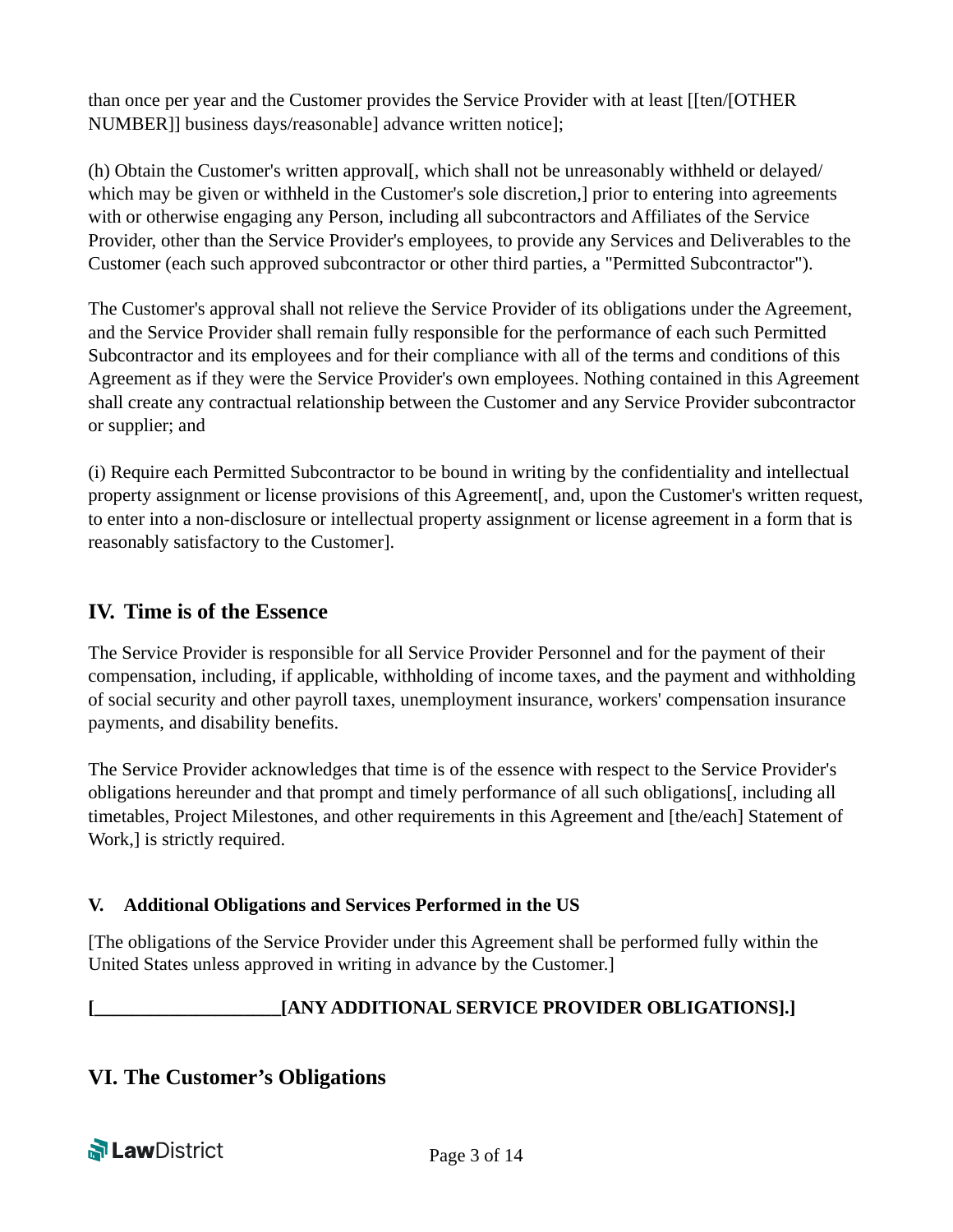The Customer shall:

(a) Cooperate with the Service Provider in all matters relating to the Services and appoint [and, in its reasonable discretion, replace] a Customer employee to serve as the primary contact with respect to this Agreement and who will have the authority to act on behalf of the Customer with respect to matters pertaining to this Agreement (the "Customer Contract Manager");

(b) Provide, subject to Section letter (f) in section III above, such access to the Customer's premises and such office accommodation and other facilities as may reasonably be [requested/required] by the Service Provider [and agreed with the Customer in writing in advance], for the purposes of performing [the Services/each Project];

(c) Respond promptly to any request from the Service Provider to provide direction, information, approvals, authorizations, or decisions that are reasonably necessary for the Service Provider to perform Services in accordance with the requirements of this Agreement; (d) Provide such [Customer Materials/information] as the Service Provider may [reasonably] request [and the Customer considers reasonably necessary], in order to carry out the Services, in a timely manner, and ensure that it is complete and accurate in all material respects; [and]

(e) Obtain and maintain all necessary licenses and consents and comply with all applicable laws in relation to the Services[, the installation of the Service Provider Equipment, the use of Customer Materials, and the use of Customer Equipment in relation to the Service Provider Equipment] [to the extent that such licenses, consents, and Law relate to the Customer's business, premises, staff, and equipment], in all cases before the date on which the Services are to start[...; and]

(f) Keep and maintain the Service Provider Equipment in good condition and in accordance with the Service Provider's instructions as notified in writing from time to tim], and shall not dispose of or use the Service Provider Equipment other than in accordance with the Service Provider's written instructions or authorization.]

## (g) \_\_\_\_\_\_\_\_\_\_**[ANY ADDITIONAL CUSTOMER OBLIGATIONS.]**

# **VII.Term and Termination**

This Agreement shall commence as of the Effective Date and shall continue thereafter [until the completion of the Services for a period of **[TERM]**, unless sooner terminated pursuant to this section.

Upon expiration of the Initial Term, this Agreement shall automatically renew for **[an/ [NUMBER]]** additional \_\_\_\_\_\_\_\_\_\_**[NUMBER**] \_\_\_\_\_\_\_\_\_\_**[month/year] term[s]** unless \_\_\_\_\_\_\_\_\_\_**[ the Customer/the Service Provider/either party]** provides written notice of nonrenewal at least \_\_\_\_\_\_\_\_\_\_**[NUMBER]** days prior to the end of the then-current term (each a "Renewal Term" and together with the Initial Term, the "Term").

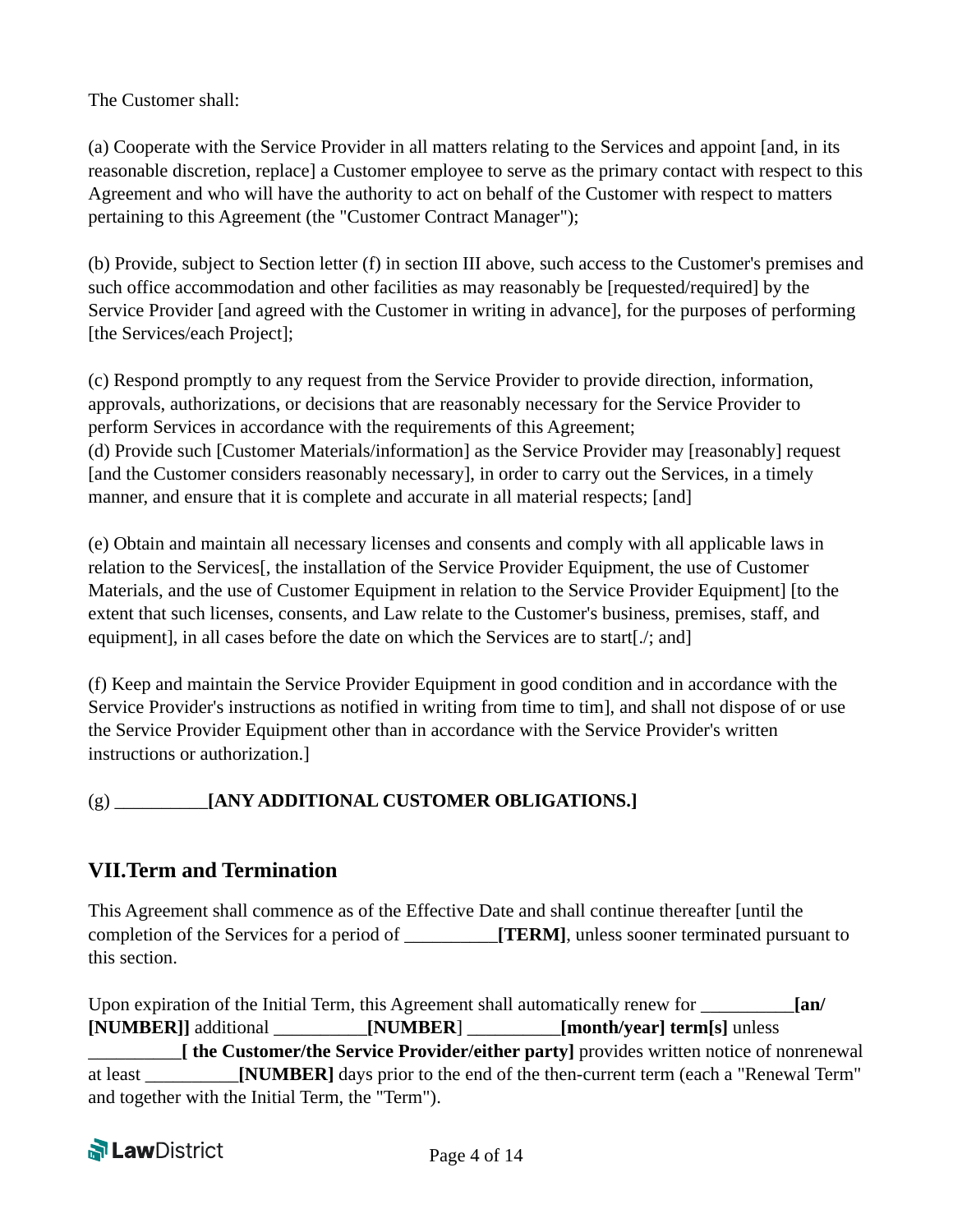If the Term is renewed for one or more Renewal Term, the terms and conditions of this Agreement during each Renewal Term shall be the same as the terms and conditions in effect immediately prior to such renewal<sup>[</sup>, subject to any change in fees in accordance with this Agreement. If **[**the **in Customer/the Service Provider/either Party]** provides timely notice of nonrenewal, then this Agreement shall terminate on the expiration of the then-current Term, unless sooner terminated as provided in this section

Either party, in its sole discretion, may terminate this Agreement [or any Statement of Work], in whole or in part, at any time without cause, by providing at least \_\_\_\_\_\_\_\_\_\_**[NUMBER]** days' prior written notice to the other party.

Either party may terminate this Agreement, effective upon written notice to the other party (the "Defaulting Party"), if the Defaulting Party:

(a) Materially breaches this Agreement, and such breach is incapable of cure, or with respect to a [material] breach capable of cure, the Defaulting Party does not cure such breach within \_\_\_\_\_\_\_\_\_\_**[NUMBER]** days after receipt of written notice of such breach; or (b) (i) Becomes insolvent or admits its inability to pay its debts generally as they become due; (ii) Becomes subject, voluntarily or involuntarily, to any proceeding under any domestic or foreign bankruptcy or insolvency law, which is not fully stayed within \_\_\_\_\_\_\_\_\_\_**[NUMBER]** business days or is not dismissed or vacated within \_\_\_\_\_\_\_\_\_\_**[NUMBER]** days after filing; (iii) is dissolved or liquidated or takes any corporate action for such purpose; (iv) makes a general assignment for the benefit of creditors; or (v) has a receiver, trustee, custodian, or similar agent appointed by order of any court of competent jurisdiction to take charge of or sell any material portion of its property or business.

# **VIII.Effects of Termination or Expiration**

Upon expiration or termination of this Agreement for any reason:

(a) The Service Provider shall:

(i) Promptly deliver to the Customer all Deliverables (whether complete or incomplete) for which the Customer has paid, all Customer Equipment and all Customer Materials in its possession.

(ii) Promptly remove any Service Provider Equipment located at the Customer's premises. (iii) Provide reasonable cooperation and assistance to the Customer [upon Customer's written request and at the Customer's expense in transitioning the Services to a different Service Provider; and

(iv) On a pro rata basis, repay all fees and expenses paid in advance for any Services not performed or Deliverables not provided.

(b) Each party shall:

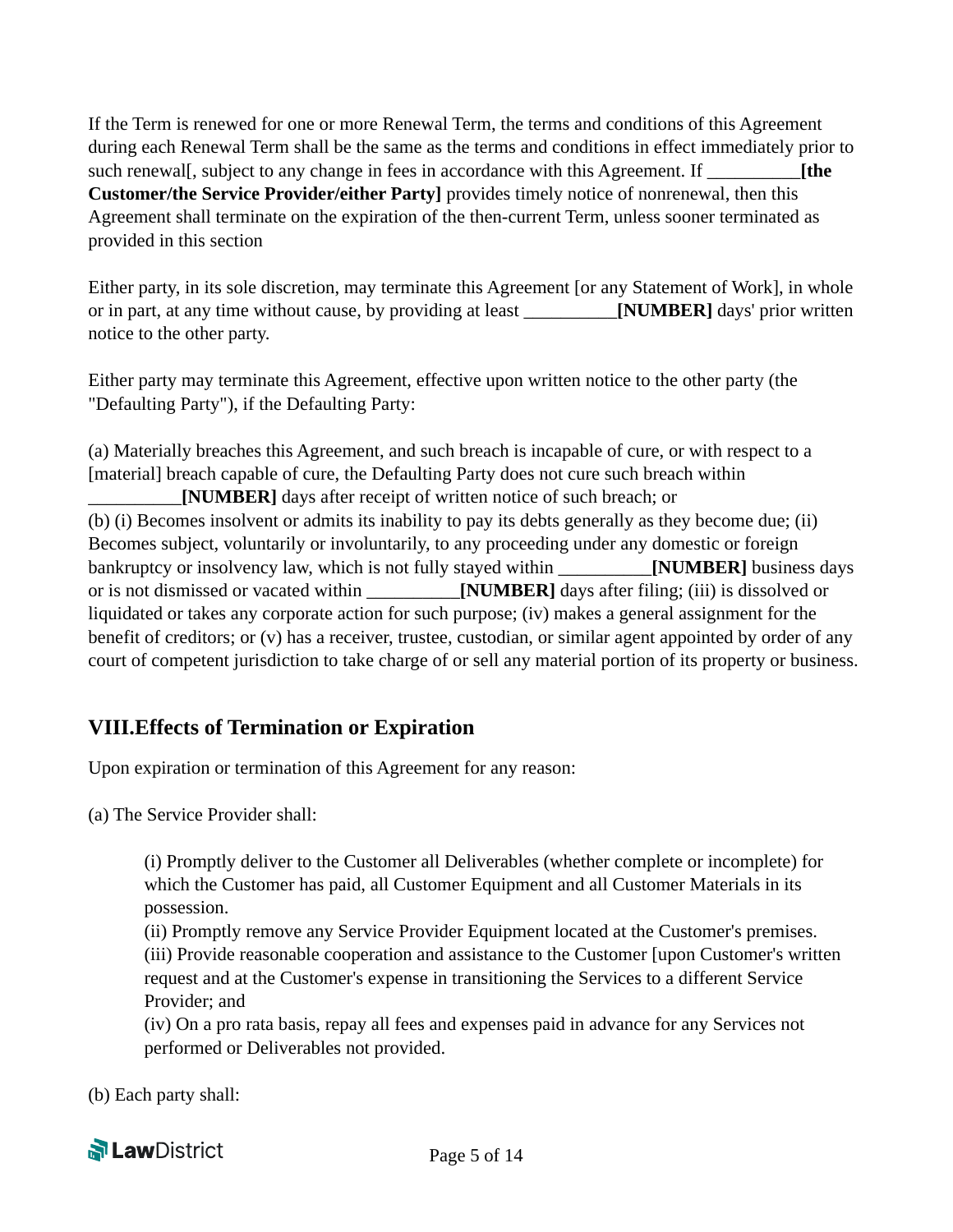(i) return to the other party all documents and tangible materials (and any copies) containing, reflecting, incorporating, or based on the other party's Confidential Information. (ii) permanently delete all of the other party's Confidential Information from its computer systems; and

(iii) certify in writing to the other party that it has complied with the requirements of this clause.

(c) In no event shall the Customer be liable for any Service Provider Personnel termination costs arising from the expiration or termination of this Agreement.

## **IX. Payment Terms**

In consideration of the provision of the Services by the Service Provider and the rights granted to the Customer under this Agreement, the Customer shall pay the fees set forth in the Statement of Work. Payment to the Service Provider of such fees and the reimbursement of expenses pursuant to this section shall constitute payment in full for the performance of the Services, and, the Customer shall not be responsible for paying any other fees, costs, or expenses.

Where the Services are provided on a time and materials basis:

(a) The fees payable for the Services shall be calculated in accordance with the Service Provider's [daily/hourly] fee rates set forth in the [applicable] Statement of Work; [and]

(b) [The Customer shall reimburse the Service Provider, at the Service Provider's actual cost [plus a \_\_\_\_\_\_\_\_\_\_**[NUMBER]**% markup], for any materials, machinery, equipment, and third-party services (collectively, "Materials") reasonably necessary for the provision of the Services. The Service Provider shall obtain the Customer's written consent prior to the purchase of all Materials [, which shall not be unreasonably withheld]]; and

(c) The Service Provider shall issue monthly invoices to the Customer in arrears for its fees for time for the immediately preceding month, calculated as provided in this section, together with a detailed breakdown of any expenses for such month incurred in accordance with the following sections.

Where Services are provided for a fixed price, the total fees for the Services shall be the amount set out in the [applicable] Statement of Work. The total price shall be paid to the Service Provider in installments, as set out in the Statement of Work[, with each installment being conditional on the Service Provider achieving the corresponding Project Milestone].

[On achieving a Project Milestone/At the end of a period specified in the [applicable] Statement of Work in respect of which an installment is due], the Service Provider shall issue invoices to the Customer for the fees that are then payable, together with a detailed breakdown of any expenses incurred in accordance with following sections.

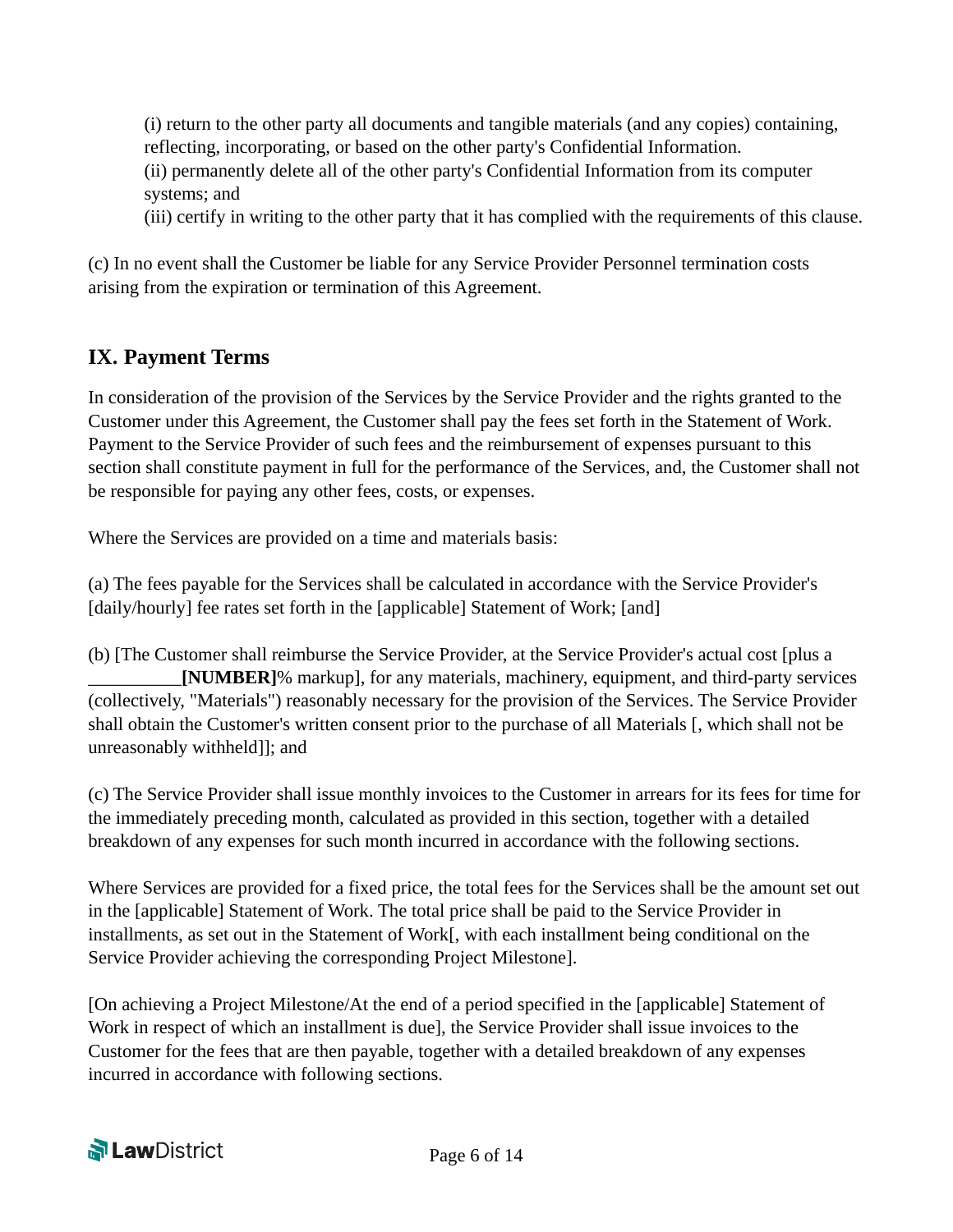The Customer agrees to reimburse the Service Provider for all [actual, documented, and] reasonable travel and out-of-pocket expenses incurred by the Service Provider in connection with the performance of the Services [that have been approved in advance in writing by the Customer][; provided, that such expenses conform to the Customer's standard travel and expense policy, a copy of which is attached as Exhibit **EXHIBIT**].

(d) The parties agree that [after the initial [NUMBER] months of the Term,] for Services provided on a time and materials basis, the Service Provider may increase its standard fee rates specified in the [applicable] Statement of Work upon written notice to the Customer; provided, that:

(i) The Service Provider provides the Customer written notice of such increase at least [90] days prior to the effective date of such increase;

(ii) such increases occur no more frequently than once per contract year of the Term; and (iii) the amount of such increase shall not exceed the lesser of:

(1) the percentage rate of increase for the immediately preceding \_\_\_\_\_\_\_\_\_\_[NUMBER] month period in the **INDEX** or, if such index is not available, such other index as the parties may agree most closely resembles such index; or (2) [five/\_\_\_\_\_\_\_\_\_\_[NUMBER]] percent ([5/\_\_\_\_\_\_\_\_\_\_[NUMBER]]%).]

(e) The Service Provider shall issue invoices to the Customer only in accordance with the terms of this Section, and the Customer shall pay all properly invoiced amounts due to the Service Provider within [NUMBER] days after the Customer's receipt of such invoice[, except for any amounts disputed by the Customer in good faith]. All payments hereunder shall be in US dollars and made by check or wire transfer.

The Customer shall be responsible for all sales, use, and excise taxes, and any other similar taxes, duties, and charges of any kind imposed by any federal, state, or local governmental entity on any amounts payable by the Customer hereunder. Any such taxes, duties, and charges currently assessed or which may be assessed in the future, that are applicable to the Services are for the Customer's account, and the Customer hereby agrees to pay such taxes; provided, that, in no event shall the Customer pay or be responsible for any taxes imposed on, or with respect to, the Service Provider's income, revenues, gross receipts, personnel, or real or personal property or other assets.

# **X. Intellectual Property Rights**

The Customer is, and shall be, the sole and exclusive owner of all right, title, and interest in and to the Deliverables, including all Intellectual Property Rights therein. The Service Provider agrees that with respect to any Deliverables that may qualify as "work made for hire" as defined in 17 U.S.C. §101, such Deliverables are hereby deemed a "work made for hire" for the Customer. To the extent that any of the Deliverables do not constitute a "work made for hire", the Service Provider hereby irrevocably assigns to the Customer, in each case without additional consideration, all right, title, and interest throughout the world in and to the Deliverables, including all Intellectual Property Rights therein.

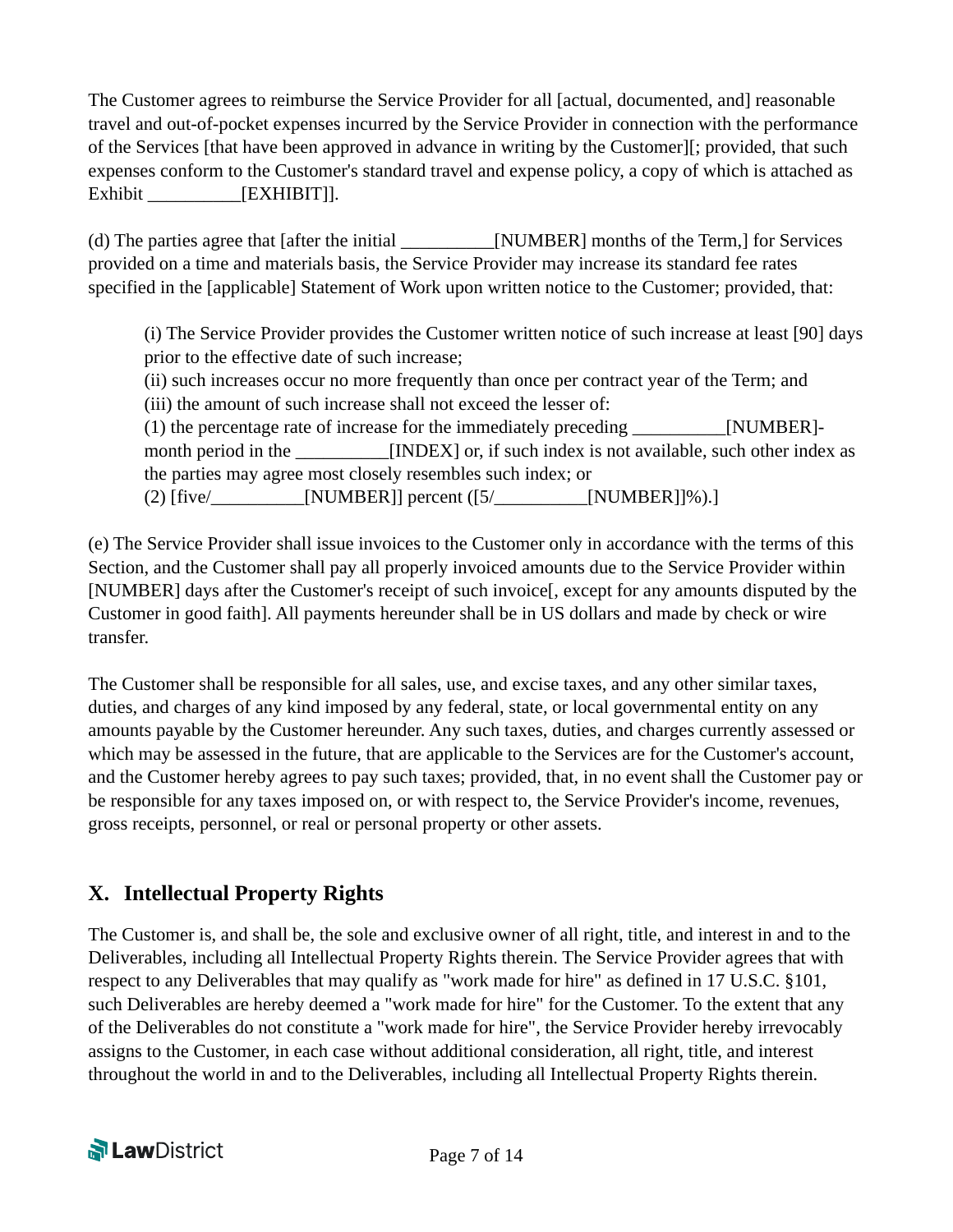The Service Provider shall cause the Service Provider Personnel to irrevocably waive, to the extent permitted by applicable Law, any and all claims such Service Provider Personnel may now or hereafter have in any jurisdiction to so-called "moral rights" or rights of droit moral with respect to the Deliverables.

Upon the [reasonable] request of the Customer, the Service Provider shall, and shall cause the Service Provider Personnel to, promptly take such further actions, including execution and delivery of all appropriate instruments of conveyance, as may be necessary to assist the Customer to prosecute, register, perfect, or record its rights in or to any Deliverables.

The Customer and its licensors are, and shall remain, the sole and exclusive owner of all right, title, and interest in and to the Customer Materials, including all Intellectual Property Rights therein. The Service Provider shall have no right or license to use any Customer Materials except solely during the Term of the Agreement to the extent necessary to provide the Services to the Customer. All other rights in and to Customer Materials are expressly reserved by the Customer.

# **XI. Confidential Information**

The Receiving Party agrees:

(a) Not to disclose or otherwise make available Confidential Information of the Disclosing Party to any third party without the prior written consent of the Disclosing Party; provided, however, that the Receiving Party may disclose the Confidential Information of the Disclosing Party to its officers, employees, consultants, and legal advisors who have a "need to know", who have been apprised of this restriction, and who are themselves bound by nondisclosure obligations at least as restrictive as those set forth in this section;

(b) To use the Confidential Information of the Disclosing Party only for the purposes of performing its obligations under the Agreement or, in the case of the Customer, to make use of the Services and Deliverables; and

(c) To [immediately/promptly] notify the Disclosing Party in the event it becomes aware of any loss or disclosure of any of the Confidential Information of the Disclosing Party.

(d) If the Receiving Party becomes legally compelled to disclose any Confidential Information, the Receiving Party shall provide:

(i) prompt written notice of such requirement so that the Disclosing Party may seek, at its sole cost and expense, a protective order or other remedies; and

(ii) reasonable assistance, at the Disclosing Party's sole cost and expense, in opposing such disclosure or seeking a protective order or other limitations on disclosure. If, after providing such notice and assistance as required herein, the Receiving Party remains required by Law to disclose any Confidential Information, the Receiving Party shall disclose no more than that

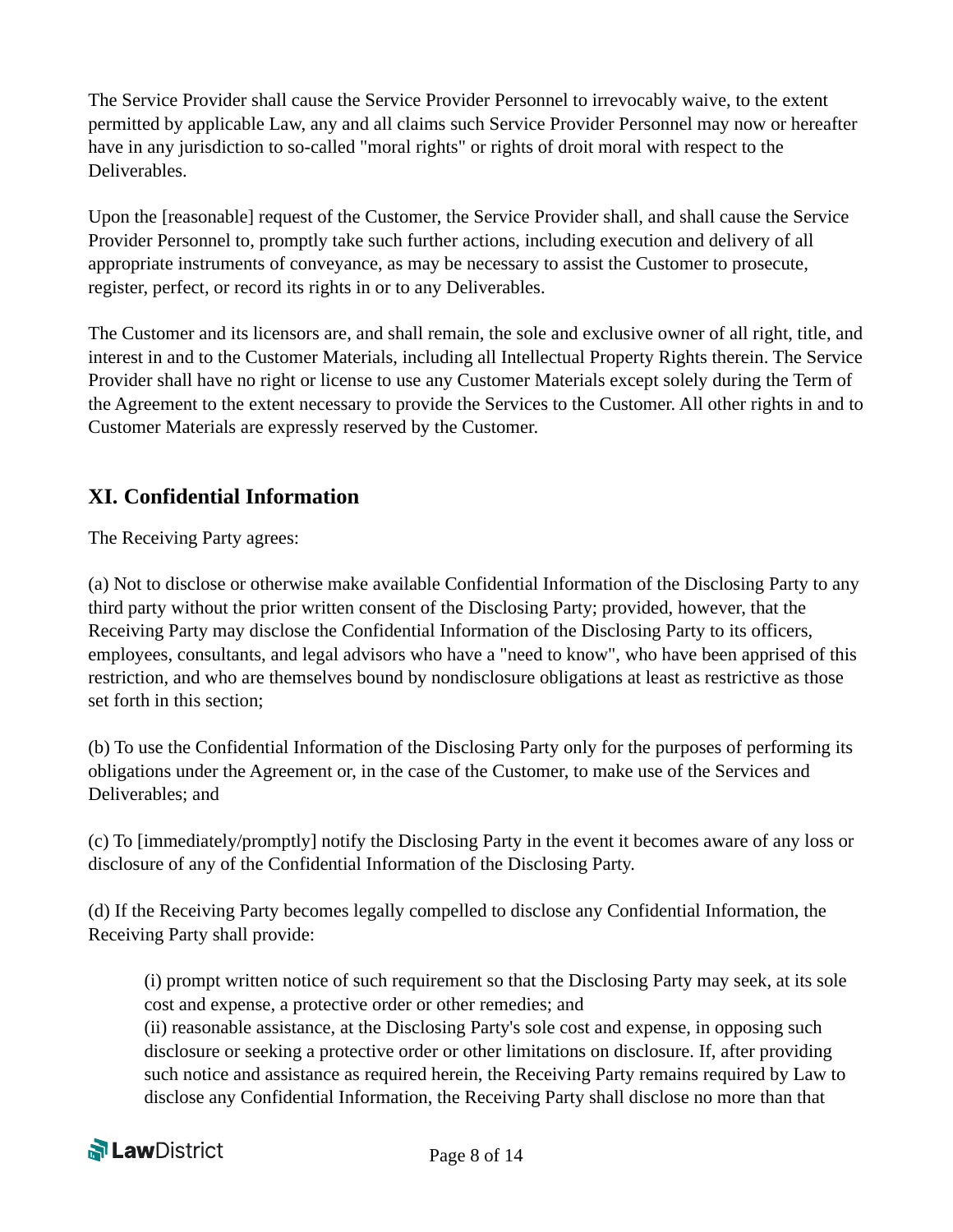portion of the Confidential Information which, on the advice of the Receiving Party's legal counsel, the Receiving Party is legally required to disclose.

#### **XII.Representations and Warranties**

Each party represents and warrants to the other party that:

(a) it is duly organized, validly existing, and in good standing as a corporation or other entity as represented herein under the laws and regulations of its jurisdiction of incorporation, organization, or chartering;

(b) it has the full right, power, and authority to enter into this Agreement, to grant the rights and licenses granted hereunder, and to perform its obligations hereunder;

(c) the execution of this Agreement by its representative whose signature is set forth at the end hereof has been duly authorized by all necessary corporate action of the party; and

(d) when executed and delivered by such party, this Agreement will constitute the legal, valid, and binding obligation of such party, enforceable against such party in accordance with its terms.

(e) The Service Provider represents and warrants to the Customer that:

(i) it shall perform the Services using personnel of required skill, experience, and qualifications and in a professional and workmanlike manner [in accordance with [best/generally recognized/ commercially reasonable] industry standards for similar services] and shall devote adequate resources to meet its obligations under this Agreement;

(ii) It is in compliance with, and shall perform the Services in compliance with, all applicable Laws;

(f) To Service Provider's knowledge none of the Services, Deliverables, and the Customer's use thereof infringe or will infringe any Intellectual Property Right/registered or issued patent, copyright, or trademark of any third party arising under the Law of the United States/\_\_\_\_\_\_\_\_\_\_**[IDENTIFY SPECIFIC JURISDICTIONS]**.

(g) The Services and Deliverables will be in conformity in all respects with all requirements or specifications stated in this Agreement and the Statement of Work for a period of \_\_\_\_\_\_\_\_\_\_**[NUMBER]** days after delivery to or acceptance by the Customer.

(h) [\_\_\_\_\_\_\_\_\_\_[ADDITIONAL REPRESENTATIONS AND WARRANTIES].]

## **XIII.Indemnification**

**N** LawDistrict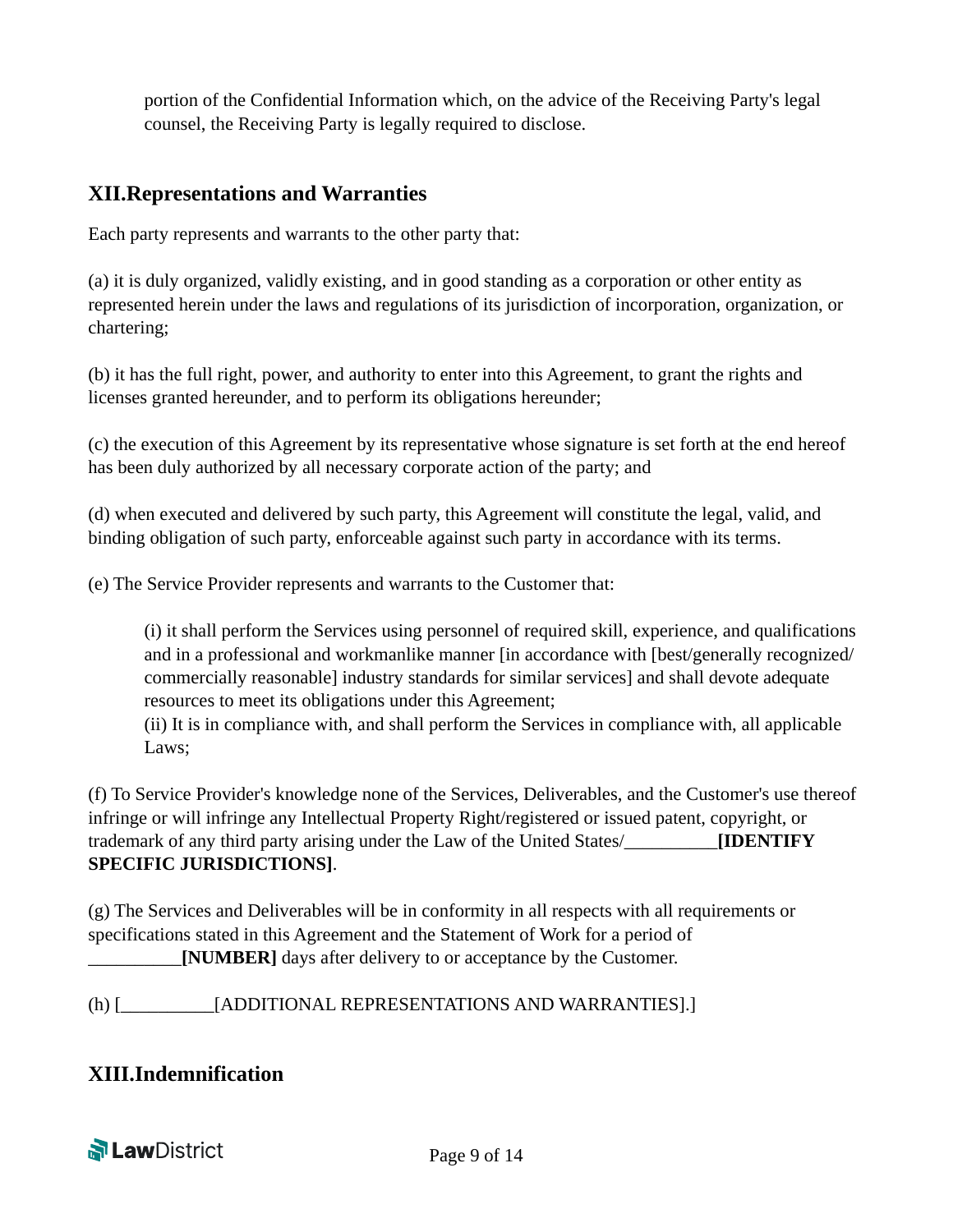The Service Provider shall defend, indemnify, and hold harmless the Customer Indemnitees from and against all Losses [awarded against a Customer Indemnitee in a final judgment] based on a claim that any of the Services or Deliverables or the Customer's receipt or use thereof infringes any Intellectual Property Right of a third party [arising under the Laws of the United States][; provided, however, that the Service Provider shall have no obligations under this Section 11.2 with respect to claims to the extent arising out of:

(a) any Customer Materials or any instruction, information, designs, specifications, or other materials provided by the Customer in writing to the Service Provider;

(b) use of the Deliverables in combination with any materials or equipment not supplied to the Customer or specified by the Service Provider in writing, if the infringement would have been avoided by the use of the Deliverables not so combined; or

(c) any modifications or changes made to the Deliverables by or on behalf of any Person other than the Service Provider or the Service Provider Personnel].

(d) The Customer shall defend, indemnify, and hold harmless the Service Provider [and the Service Provider's Affiliates] and [its/their] officers, directors, employees, agents, successors, and permitted assigns from and against all Losses [awarded against the Service Provider in a final judgment] [arising out of or resulting from any third-party Action] arising out of or resulting from:

(i) bodily injury, death of any person, or damage to real or tangible, personal property resulting from the [grossly] negligent or willful acts or omissions of the Customer; and (ii) The Customer's [material] breach of any [representation, warranty, or obligation of the Customer in this Agreement/representation or warranty set forth in this Agreement].

(e) The party seeking indemnification hereunder shall promptly notify the indemnifying party in writing of any Action and cooperate with the indemnifying party at the indemnifying party's sole cost and expense. The indemnifying party shall immediately take control of the defense and investigation of such Action and shall employ counsel of its choice to handle and defend the same, at the indemnifying party's sole cost and expense.

The indemnified party's failure to perform any obligations under this section shall not relieve the indemnifying party of its obligations under this section, except to the extent that the indemnifying party can demonstrate that it has been materially prejudiced as a result of such failure. The indemnified party may participate in and observe the proceedings at its own cost and expense.

(f) Notwithstanding anything to the contrary in this Agreement, the indemnifying party is not obligated to indemnify[, hold harmless,] or defend the indemnified party against any claim (whether direct or indirect) [if/to the extent] such claim or corresponding losses arise out of or result from[, in whole or in part,] the indemnified party's:

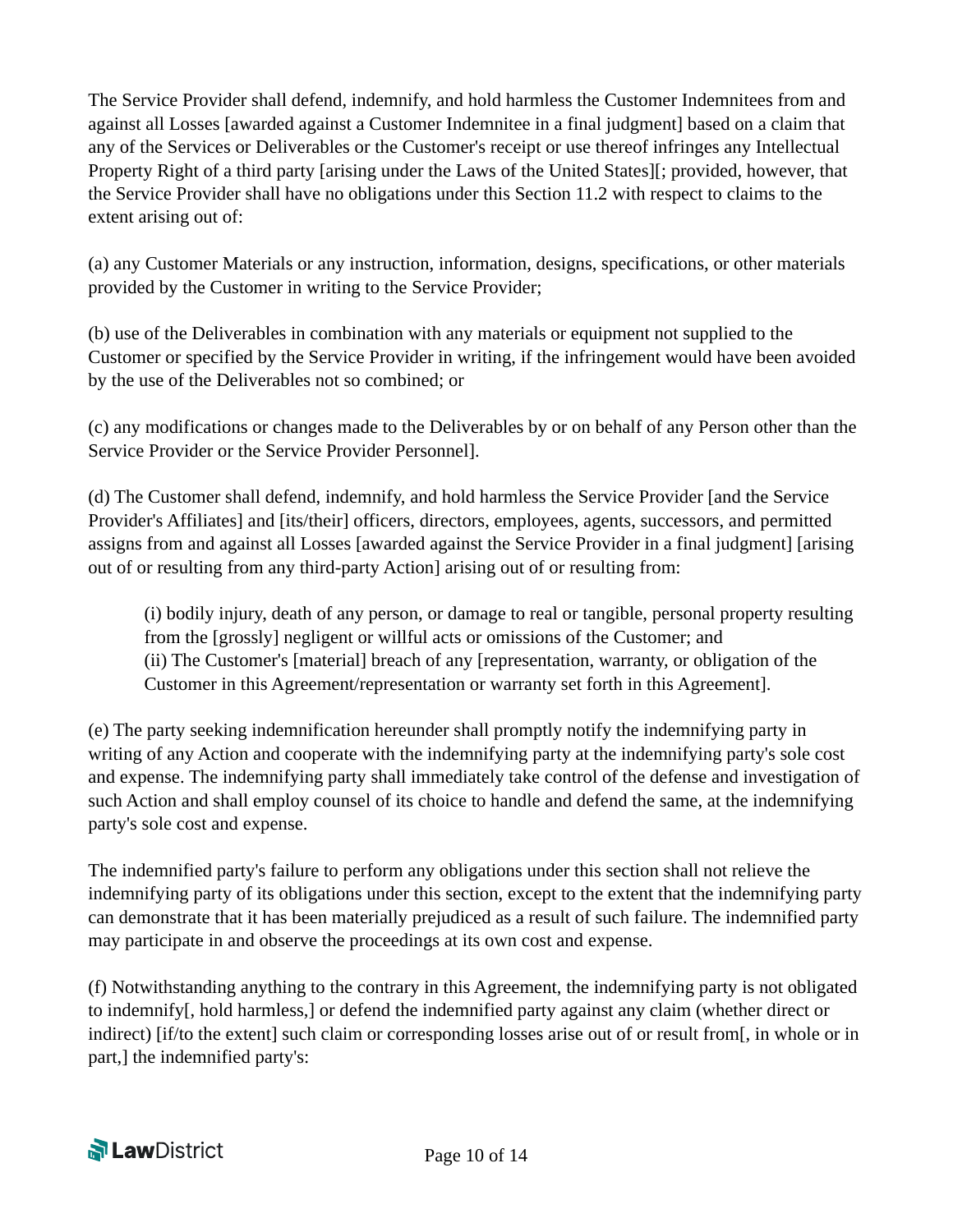(i) [gross] negligence or more culpable act or omission (including recklessness or willful misconduct); [or] (ii) bad faith failure to [materially] comply with any of its [material] obligations set forth in this Agreement.

## **XIV.Non-Solicitation and Non-Compete**

During the Term of this Agreement and for a period of **[[NUMBER] months]** thereafter, neither party shall, directly or indirectly, in any manner solicit or induce for employment any person who performed any work under this Agreement who is then in the employ of the other party.

A general advertisement or notice of a job listing or opening or other similar general publication of a job search or availability to fill employment positions, including on the internet, shall not be construed as a solicitation or inducement for the purposes of this section, and the hiring of any employee or independent contractor who freely responds thereto shall not be a breach of this section.

If either party breaches this Agreement, the breaching party shall, on demand, pay to the non-breaching party a sum equal to one year's basic salary or the annual fee that was payable by the claiming party to that employee, worker, or independent contractor plus the recruitment costs incurred by the nonbreaching party in replacing such person.

The Service Provider [retains/does not retain] the right to perform the same or similar type of services for third parties during the Term of this Agreement [, except that, during the Term, the Service Provider shall not provide services to the following direct competitors of the Customer:

#### **[LIST DIRECT COMPETITORS].]**

## **XV.Relationship to the Parties**

Neither party shall issue or release any announcement, statement, press release, or other publicity or marketing materials relating to this Agreement, or otherwise use the other party's trademarks, service marks, trade names, logos, symbols, or brand names, in each case, without the prior written consent of the other party[, which shall not be unreasonably withheld or delayed].

All notices, requests, consents, claims, demands, waivers, and other communications hereunder shall be in writing and shall be deemed to have been given (a) when delivered by hand (with written confirmation of receipt); (b) when received by the addressee if sent by a nationally recognized overnight courier (receipt requested); (c) on the date sent by [facsimile (with confirmation of transmission)/email] if sent during normal business hours of the recipient, and on the next business day if sent after normal business hours of the recipient or (d) on the **[third/ [OTHER NUMBER]]** day after the date mailed, by certified or registered mail, return receipt requested, postage prepaid.

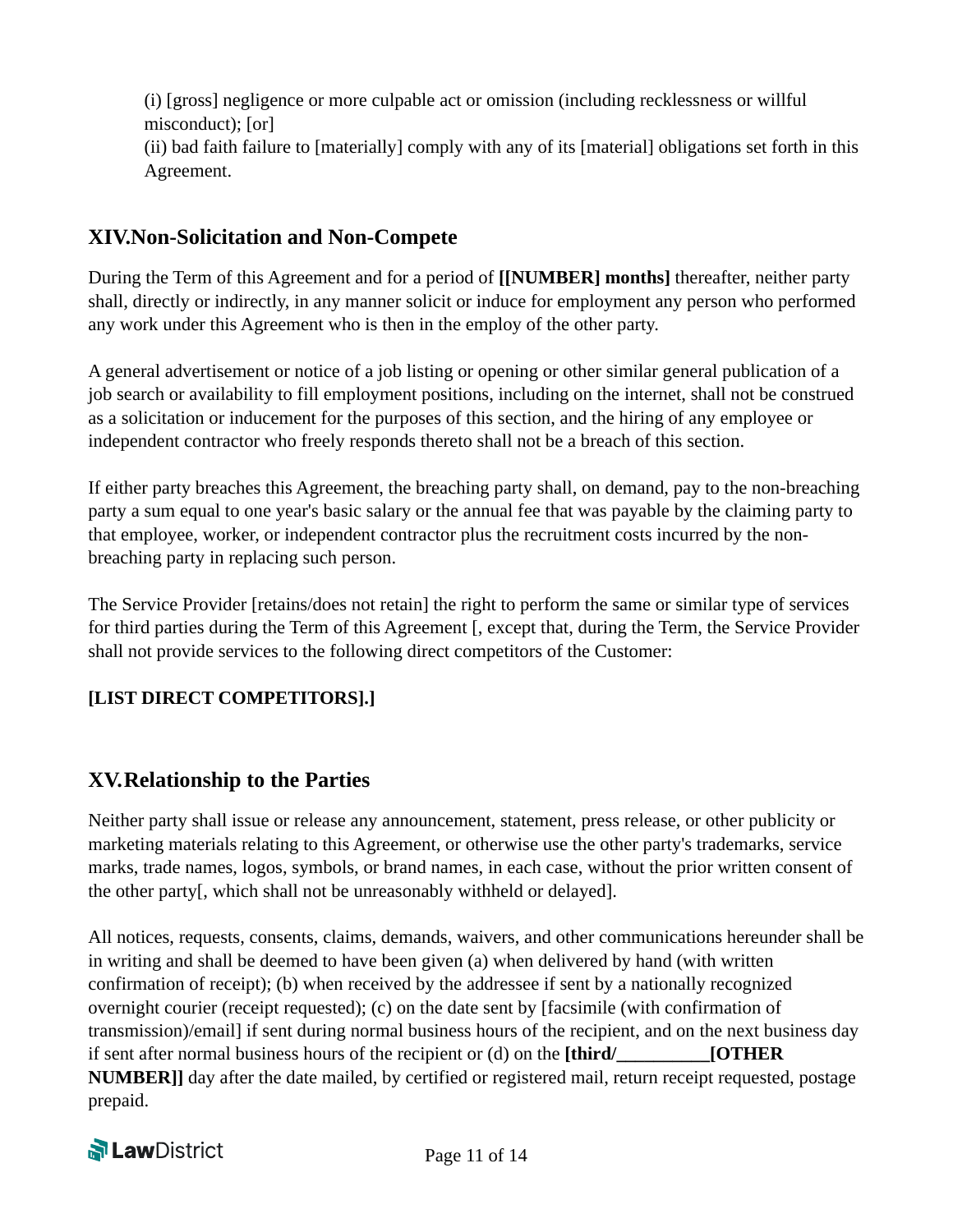Such communications must be sent to the respective parties at the addresses indicated below (or at such other address for a party as shall be specified in a notice given in accordance with this section.

If to the Service Provider: [SERVICE PROVIDER ADDRESS] [Facsimile:\_\_\_\_\_\_\_\_\_\_[FAX NUMBER]] [Email: \_\_\_\_\_\_\_\_\_\_[EMAIL ADDRESS]] Attention: \_\_\_\_\_\_\_\_\_\_[TITLE OF OFFICER TO RECEIVE NOTICES]

If to the Customer: \_\_\_\_\_\_\_\_\_\_[CUSTOMER ADDRESS] [Facsimile:\_\_\_\_\_\_\_\_\_\_[FAX NUMBER]] [Email: \_\_\_\_\_\_\_\_\_\_[EMAIL ADDRESS]] Attention: \_\_\_\_\_\_\_\_\_\_[TITLE OF OFFICER TO RECEIVE NOTICES**].**

# **XVI. Entire Agreement**

This Agreement, together with all Schedules, Exhibits, and Statements of Work and any other documents incorporated herein by reference, constitutes the sole and entire agreement of the parties to this Agreement with respect to the subject matter contained herein, and supersedes all prior and contemporaneous understandings and agreements, both written and oral, with respect to such subject matter.

## **XVII.Assignment**

Neither party may assign, transfer, or delegate any or all of its rights or obligations under this Agreement, including by operation of law, change of control, or merger, without the prior written consent of the other party, which consent shall not be unreasonably withheld or delayed; provided, that, upon prior written notice to the other party, either party may assign the Agreement to an Affiliate of such party or to a successor of all or substantially all of the assets of such party through merger, reorganization, consolidation, or acquisition.

No assignment shall relieve the assigning party of any of its obligations hereunder. Any attempted assignment, transfer, or other conveyance in violation of the foregoing shall be null and void. This Agreement shall be binding upon and shall inure to the benefit of the parties hereto and their respective successors and permitted assigns.

# **XVIII.Amendment and Modification**

This Agreement may be amended, modified, or supplemented only by an agreement in writing signed by each party hereto. No waiver by any party of any of the provisions hereof shall be effective unless explicitly set forth in writing and signed by the party so waiving. Except as otherwise set forth in this Agreement, no failure to exercise, or delay in exercising, any rights, remedy, power, or privilege arising from this Agreement shall operate or be construed as a waiver thereof; nor shall any single or partial

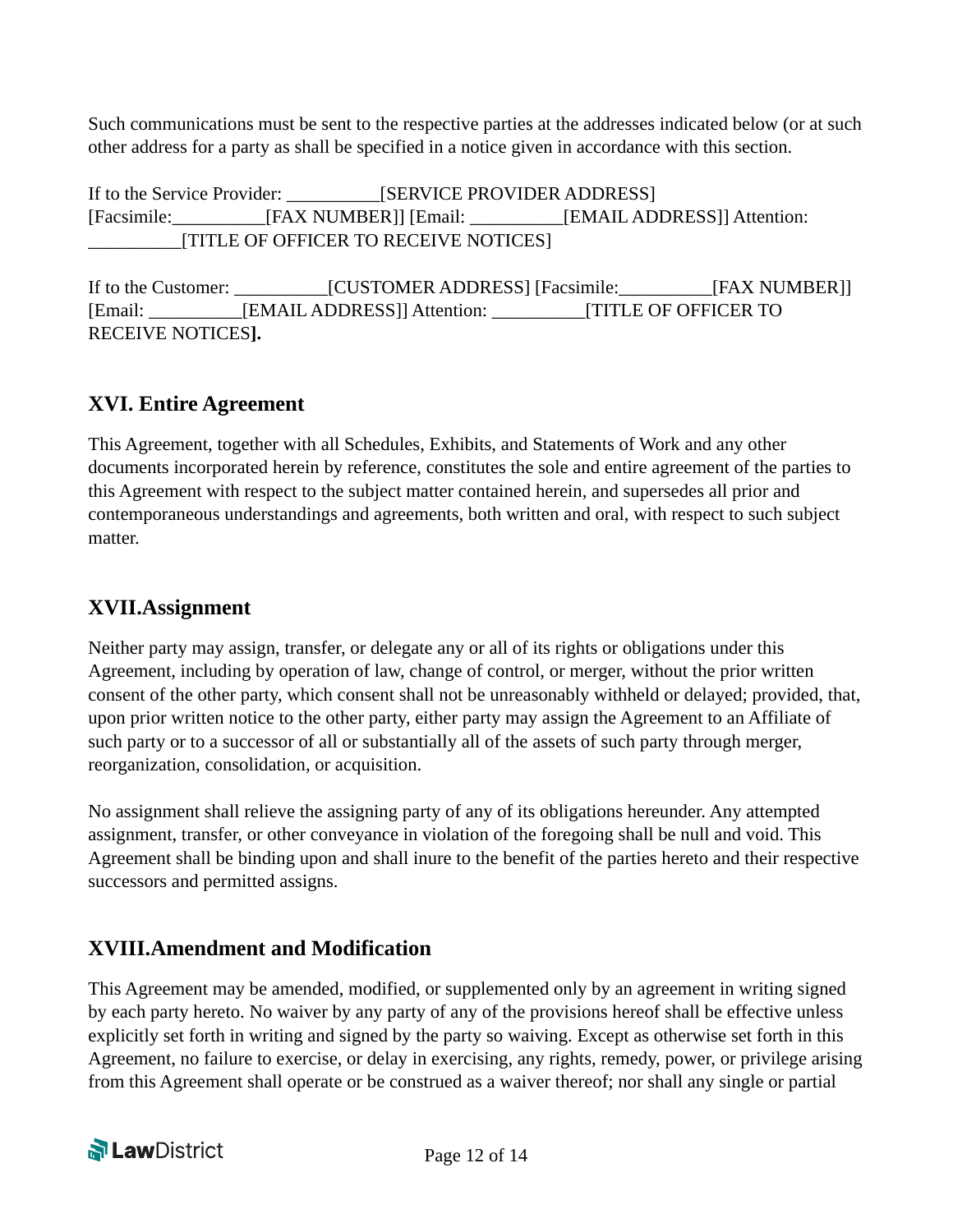exercise of any right, remedy, power, or privilege hereunder preclude any other or further exercise thereof or the exercise of any other right, remedy, power, or privilege.

#### **XIX.Severability**

If any term or provision of this Agreement is invalid, illegal, or unenforceable in any jurisdiction, such invalidity, illegality, or unenforceability shall not affect any other term or provision of this Agreement or invalidate or render unenforceable such term or provision in any other jurisdiction. Upon such determination that any term or other provision is invalid, illegal, or unenforceable, the parties hereto shall negotiate in good faith to modify this Agreement so as to affect the original intent of the parties as closely as possible in a mutually acceptable manner in order that the transactions contemplated hereby be consummated as originally contemplated to the greatest extent possible.

## **XIX. Choice of Law**

This Agreement shall be governed by and construed in accordance with the internal laws of the State of \_\_\_\_\_\_\_\_\_\_**[RELEVANT STATE]** without giving effect to any choice or conflict of law provision or rule (whether of the State of **[RELEVANT STATE]** or any other jurisdiction) that would cause the application of Laws of any jurisdiction other than those of the State of \_\_\_\_\_\_\_\_\_\_**[RELEVANT STATE]**.

## **XX. Attorney's Fees**

[If any action, suit, or other legal or administrative proceeding is instituted or commenced by either party hereto against the other party arising out of [or related to] this Agreement, the prevailing party shall be entitled to recover its [reasonable/actual] attorneys' fees and court costs from the nonprevailing party.]

IN WITNESS WHEREOF, the parties hereto have executed this Agreement as of the date first above written.

#### **[SERVICE PROVIDER NAME]**

 By\_\_\_\_\_\_\_\_\_\_\_\_\_\_\_\_\_\_\_\_\_ Name: **Title:** 

#### **[CUSTOMER NAME]**

 $\mathbf{By}$ 

 Name: **Title:**